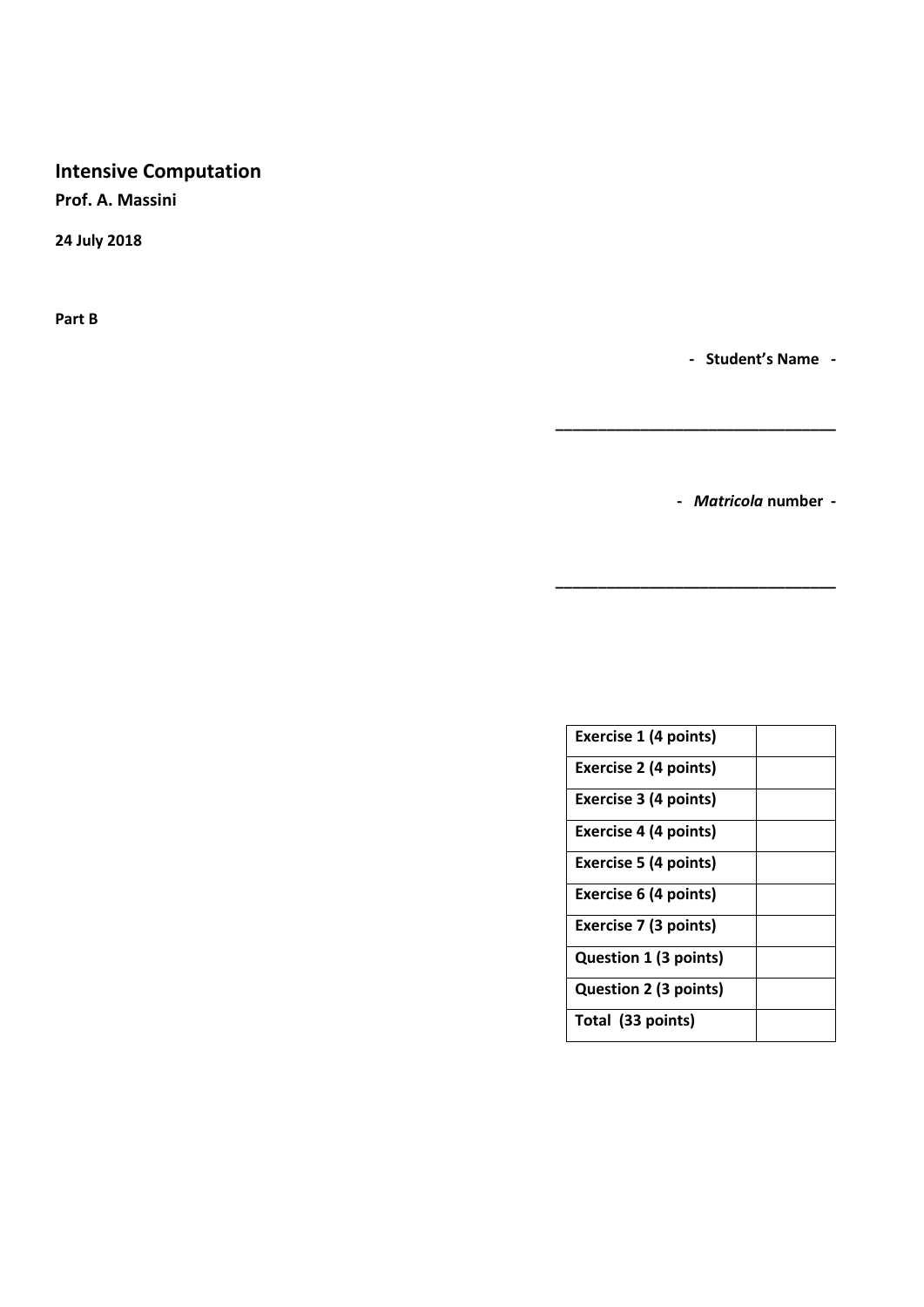#### **Exercise 1 (4 points) – Interconnection Networks**

- a) Design a Clos network of size 325 x 325, using in the first stage modules having 36 inputs. Consider both cases, **strictly non-blocking** and **rearrangeable** network.
- b) Compare the cost of the crossbar 325 x 325 and the Clos network, strictly non-blocking and rearrangeable, designed in the previous point.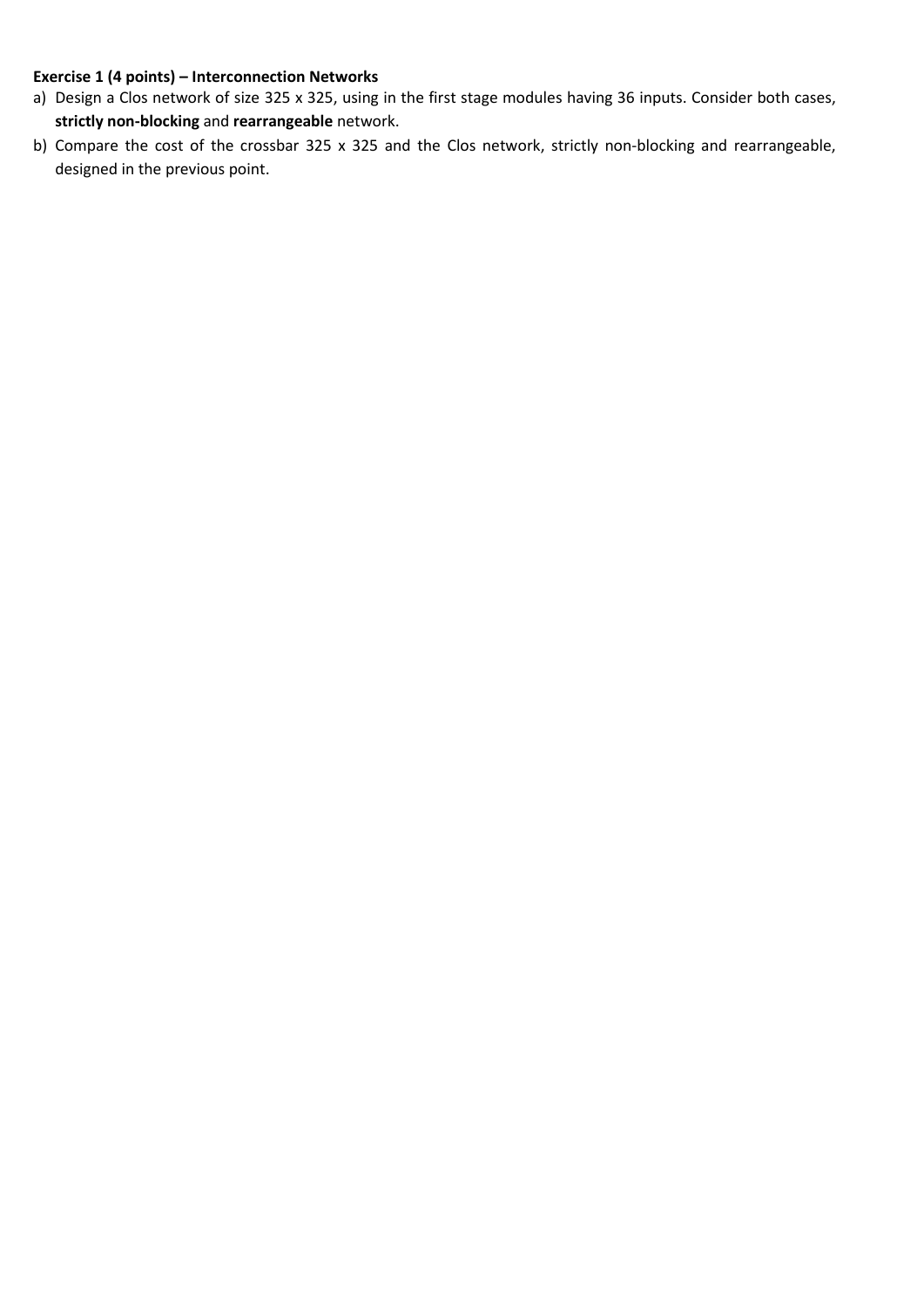## **Exercise 2 (4 points) - GPU & CUDA**

You need to write a kernel that operates on a 3D matrix of size **300x300x300**. You would like to assign one thread to each matrix element. You would like your thread blocks to use the **maximum number of threads per block** possible on your device, having compute capability 3.5.

How would you select the dimensions of **grid** and **blocks**for your kernelso as to minimize the number of idle threads?

| <b>Technical specifications</b>                       |             | Compute capability (version) |         |      |      |            |     |     |     |     |
|-------------------------------------------------------|-------------|------------------------------|---------|------|------|------------|-----|-----|-----|-----|
|                                                       | 1.0         | 1.1                          | $1.2\,$ | 1.3  | 2.x  | <b>3.0</b> | 3.5 | 3.7 | 5.0 | 5.2 |
| Maximum dimensionality of grid of thread blocks       | 2           |                              |         | 3    |      |            |     |     |     |     |
| Maximum x-dimension of a grid of thread blocks        |             | $2^{31} - 1$<br>65535        |         |      |      |            |     |     |     |     |
| Maximum y-, or z-dimension of a grid of thread blocks | 65535       |                              |         |      |      |            |     |     |     |     |
| Maximum dimensionality of thread block                | 3           |                              |         |      |      |            |     |     |     |     |
| Maximum x- or y-dimension of a block                  | 512         |                              |         |      | 1024 |            |     |     |     |     |
| Maximum z-dimension of a block                        | 64          |                              |         |      |      |            |     |     |     |     |
| Maximum number of threads per block                   |             | 512<br>1024                  |         |      |      |            |     |     |     |     |
| Warp size                                             | 32          |                              |         |      |      |            |     |     |     |     |
| Maximum number of resident blocks per multiprocessor  | 8           |                              |         |      | 16   |            |     | 32  |     |     |
| Maximum number of resident warps per multiprocessor   | 32<br>24    |                              | 48      | 64   |      |            |     |     |     |     |
| Maximum number of resident threads per multiprocessor | 768<br>1024 |                              |         | 1536 | 2048 |            |     |     |     |     |
| <b>Technical specifications</b>                       | 1.0         | 1.1                          | 1.2     | 1.3  | 2.x  | <b>3.0</b> | 3.5 | 3.7 | 5.0 | 5.2 |
|                                                       |             | Compute capability (version) |         |      |      |            |     |     |     |     |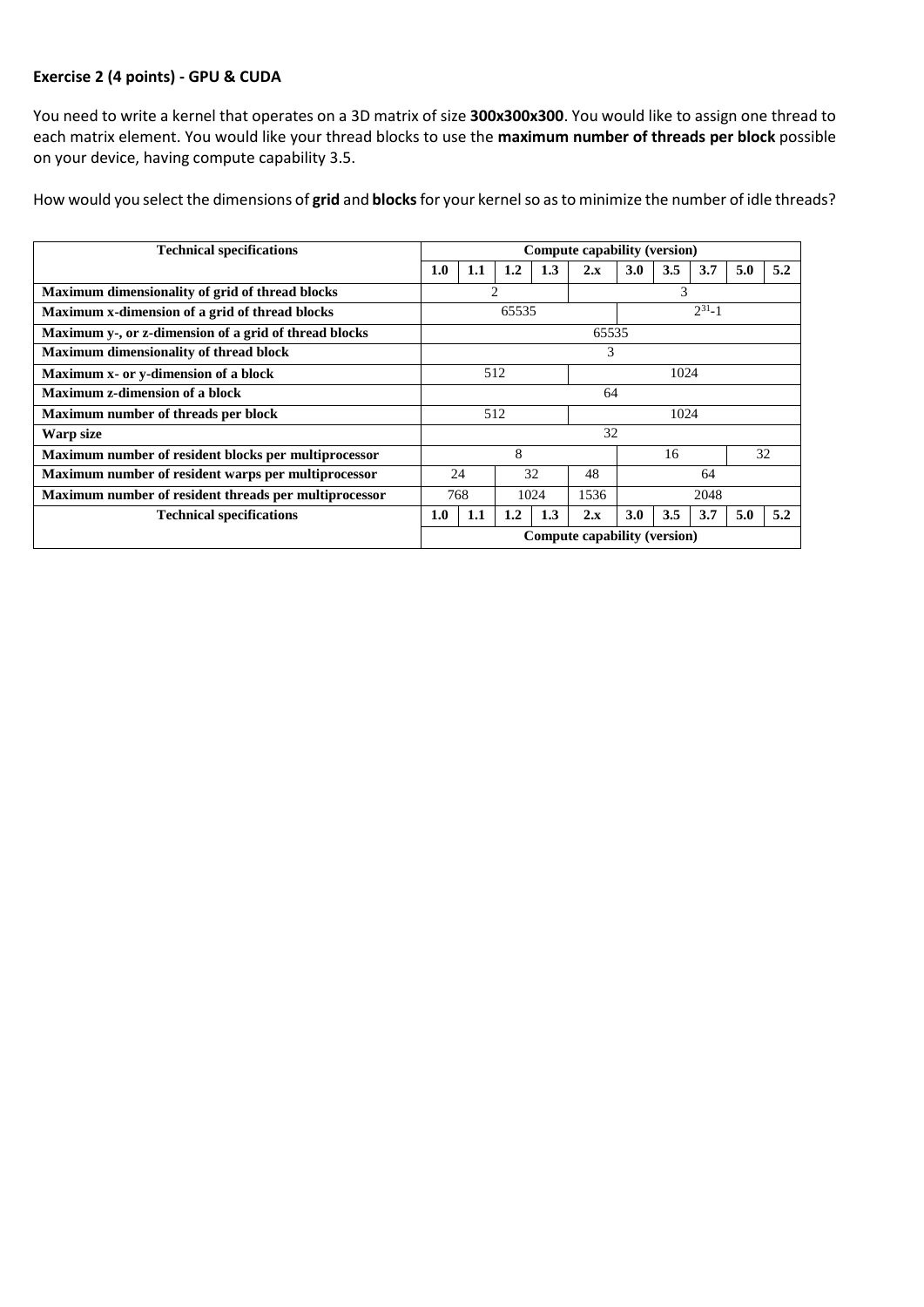## **Exercises 3 (4 points) Amdhal Law**

The following measurements are recorded with respect to the different instruction classes for the instruction set running a given set of benchmark programs:

| <b>Instruction Type</b> | <b>Instruction Count (millions)</b> | <b>Cycles per Instruction</b> |
|-------------------------|-------------------------------------|-------------------------------|
| Arithmetic and logic    |                                     |                               |
| Load and store          |                                     |                               |
| <b>Branch</b>           |                                     |                               |
| Others                  |                                     |                               |

Assume that "*Load and store*" instructions can be modified so that they take 2 cycles per instruction instead of 4, and "*Arithmetic and logic*" instructions can be modified so that they take 4 cycle per instruction instead of 6 as in the table. Compute the speedup obtained by introducing **only one** enhancement and **both** enhancements using the **Amdhal law**.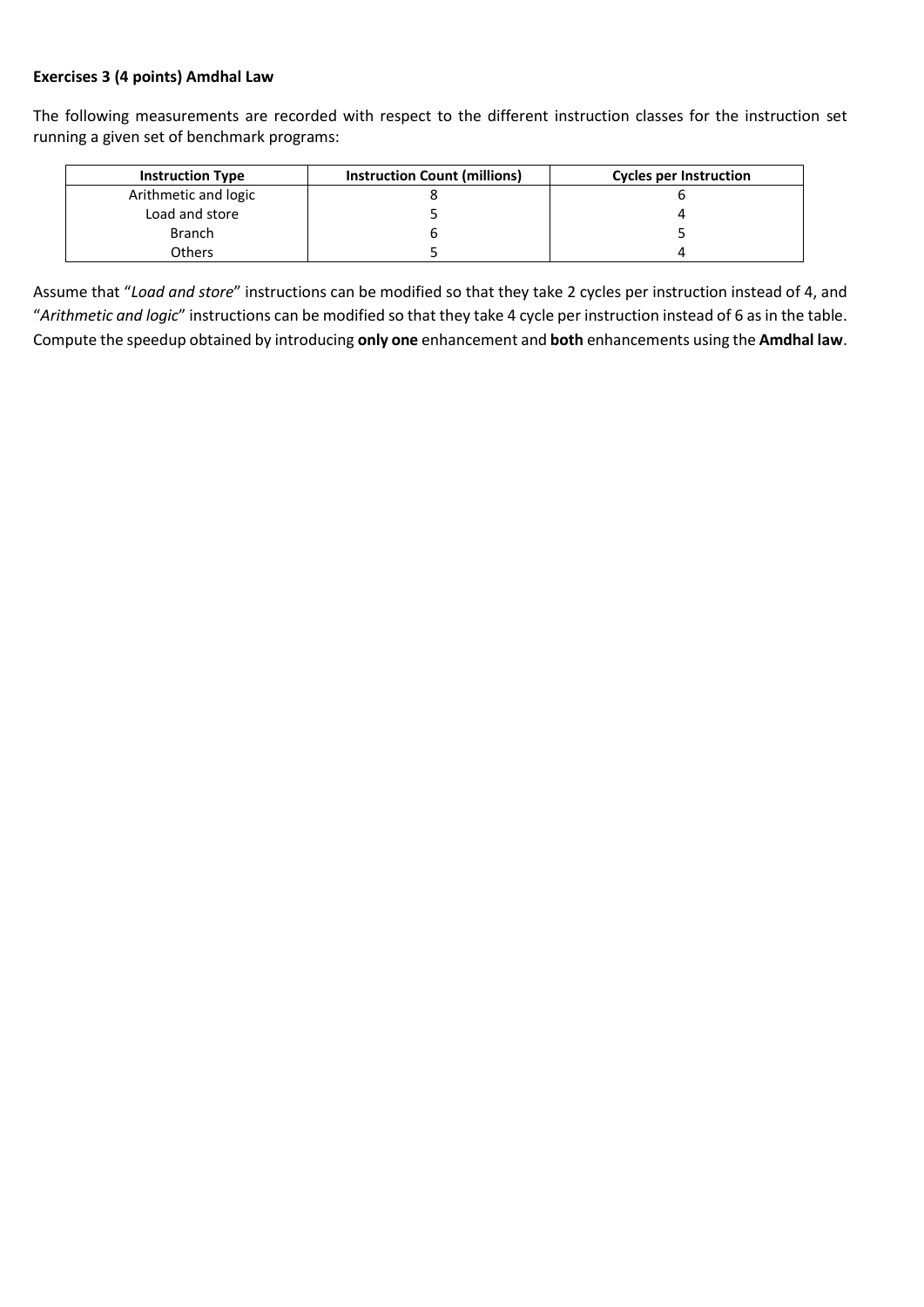#### **Exercises 4 (4 points) Performance equation**

Suppose we have made the following measurements, where we are considering Arithmetic and FP (Floating Point) instructions:

Frequency of Arithmetic operations = 45% Average CPI of Arithmetic operations = 4.5 Average CPI of other instructions = 3.0

Frequency of FP operations = 10% CPI of  $FP = 6.0$ 

Note that Arithmetic operations include Floating point operations.

Assume that the two design alternatives are to decrease the CPI of FP to 4.0 or to decrease the average CPI of Arithmetic operations to 3.5.

Compare these two design alternatives using the processor **performance equation**, and compute the speedup in **both cases**.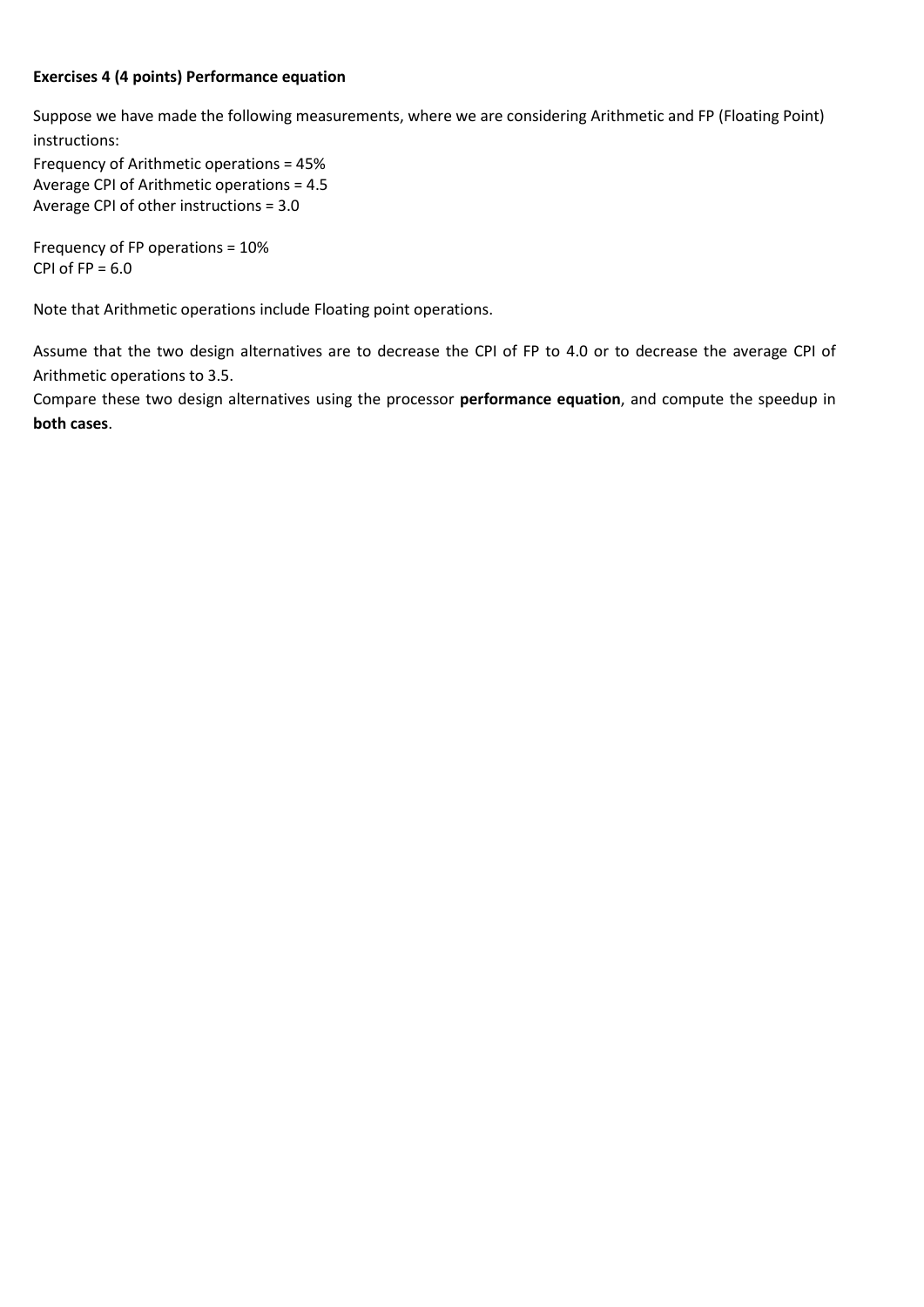## **Exercise 5 (4 points) – Number representation**

Given the values A= 00 01 00 01 10 and B = 00 00 11 01 11 in the RB (Redundant Binary) representation, show the execution of operation A- B.

#### **Exercise 6 (4 points)** - N**umber representation**

- Represent the natural number range [0; 190] using the **residue number system**, considering **two** different choices of the moduli set, consisting of **3 moduli**.
- Represent A= 48 and B=35 using the considered different choices of the moduli sets and show how to compute the sum A+B.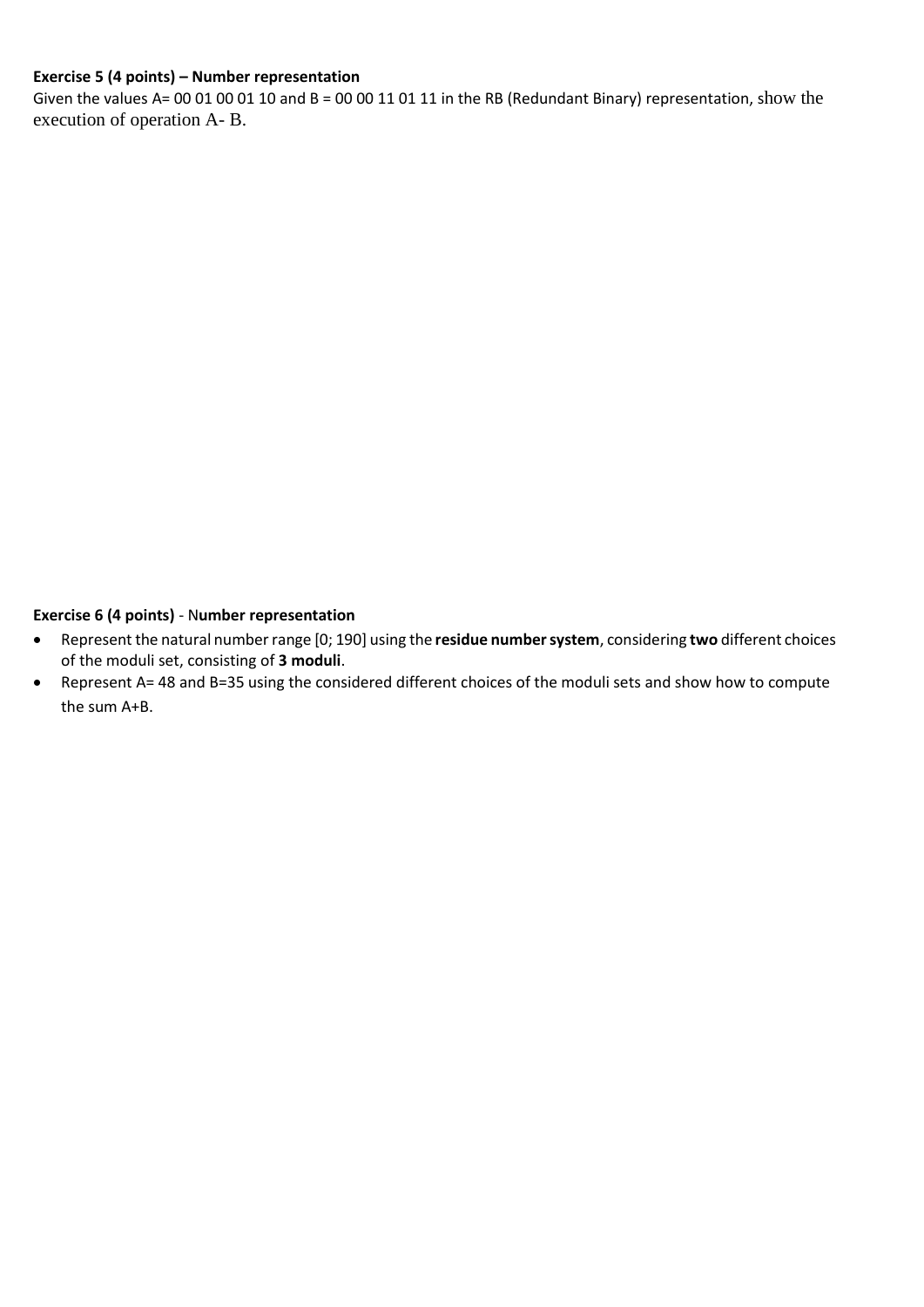## Exercise 7 (3 points) - Circuit time and area

Show the scheme of the binary ripple-carry adder. Compute the time (propagation delay) and area required by the 12-bit ripple-carry adder.

#### **Question 1 (3 points) - Molecular Dynamics**

Describe the Hooke law and Lennard-Jones models used in Molecular dynamics.